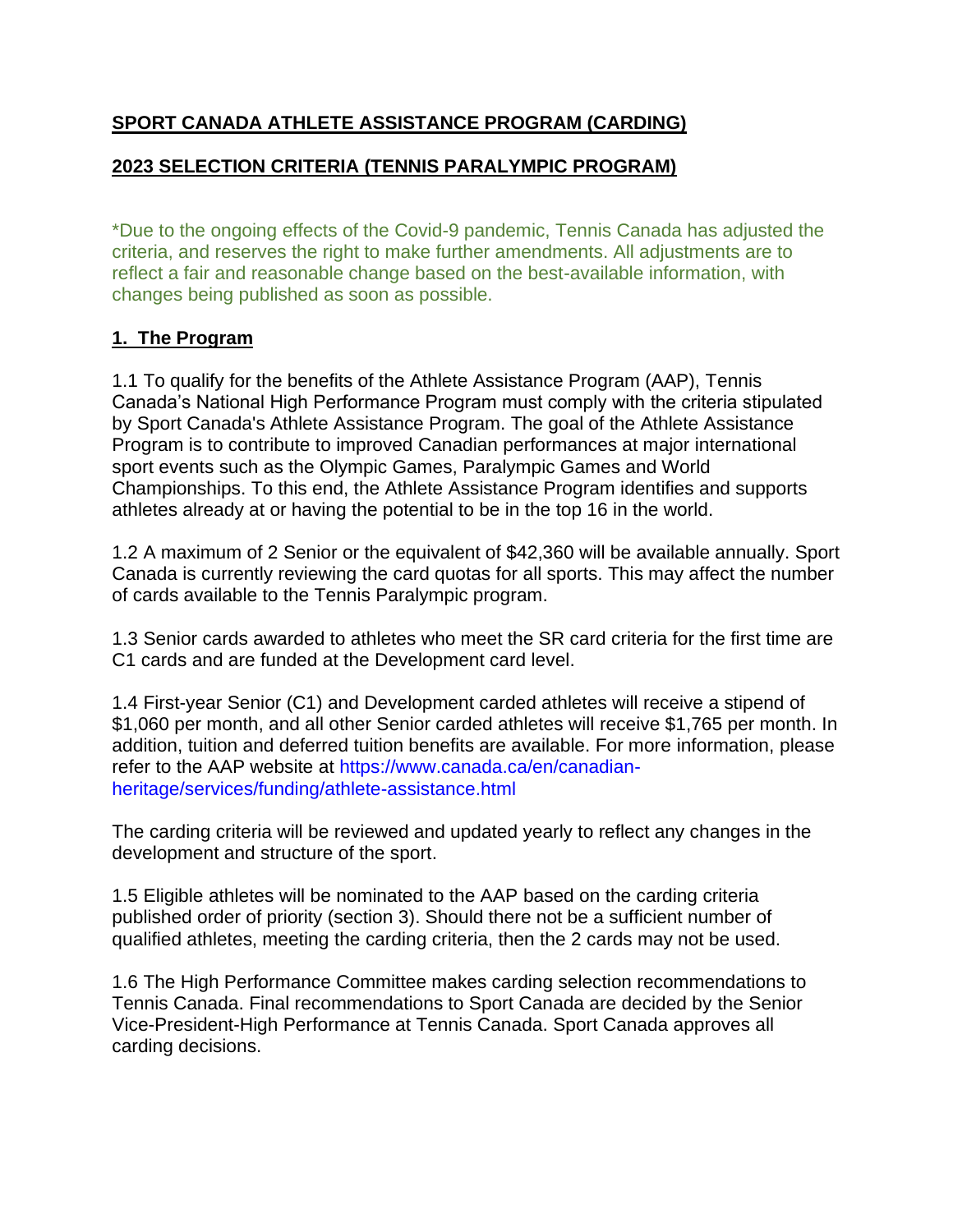81.7 For any matters related to the Athlete Assistance Program Nomination or decarding, all appeals must follow the Policies and Procedures of Sport Canada's Athlete Assistance Program (AAP) Section 13.

## **2. General Guidelines**

2.1 To be considered for carding, an athlete must:

- Be a National High Performance Program member who meets the carding criteria,
- Be a permanent resident
- Be a member in good standing  $\dot{x}$  with Tennis Canada
- Compete in the 2022 National Championships unless an exemption is approved in advance and in writing by the High Performance Committee. To apply for an exemption a written request must be submitted to the Director of Wheelchair Tennis by October 1, 2022.
- Participate fully in the National High Performance Program
- Be eligible to represent Canada in accordance with the ITF rules and regulations stipulated for the World Team Cup and Paralympic Games
- Have his/her annual training and competitive plan approved by the National Coach.

\*Good standing means understanding and abiding by Tennis Canada/Athlete Agreement, National Program policies, and Tennis Canada Code of Conduct.

2.2 Carding will be based on a 12-month cycle, starting January 1, 2023, and ending December 31, 2023.

- 2.3 Athletes' results will be based on the 52-week period from November 1, 2021-October 31, 2022.
- 2.4Athletes who are awarded carding for a given year and who meet all criteria are not automatically guaranteed carding the following year. However, meeting all criteria will ensure athletes are considered for carding the next year.

# **3. Prioritization**

3.1 Athletes will be nominated for carding based on the following priority order:

# 1. Senior Cards:

- a) Athletes who meet the Senior International Paralympic Years/Non-Paralympic Years (SR1/SR2) carding criteria;
- b) Athletes carded the previous year at SR2 who meet the Injury carding criteria;
- c) Athletes who meet Priority #1 of the Senior National carding criteria (SR/C1)
- d) Athletes who meet Priority #2 of the Senior National carding criteria (SR/C1)
- e) Athletes carded the previous year at SR/C1 who meet the Injury carding criteria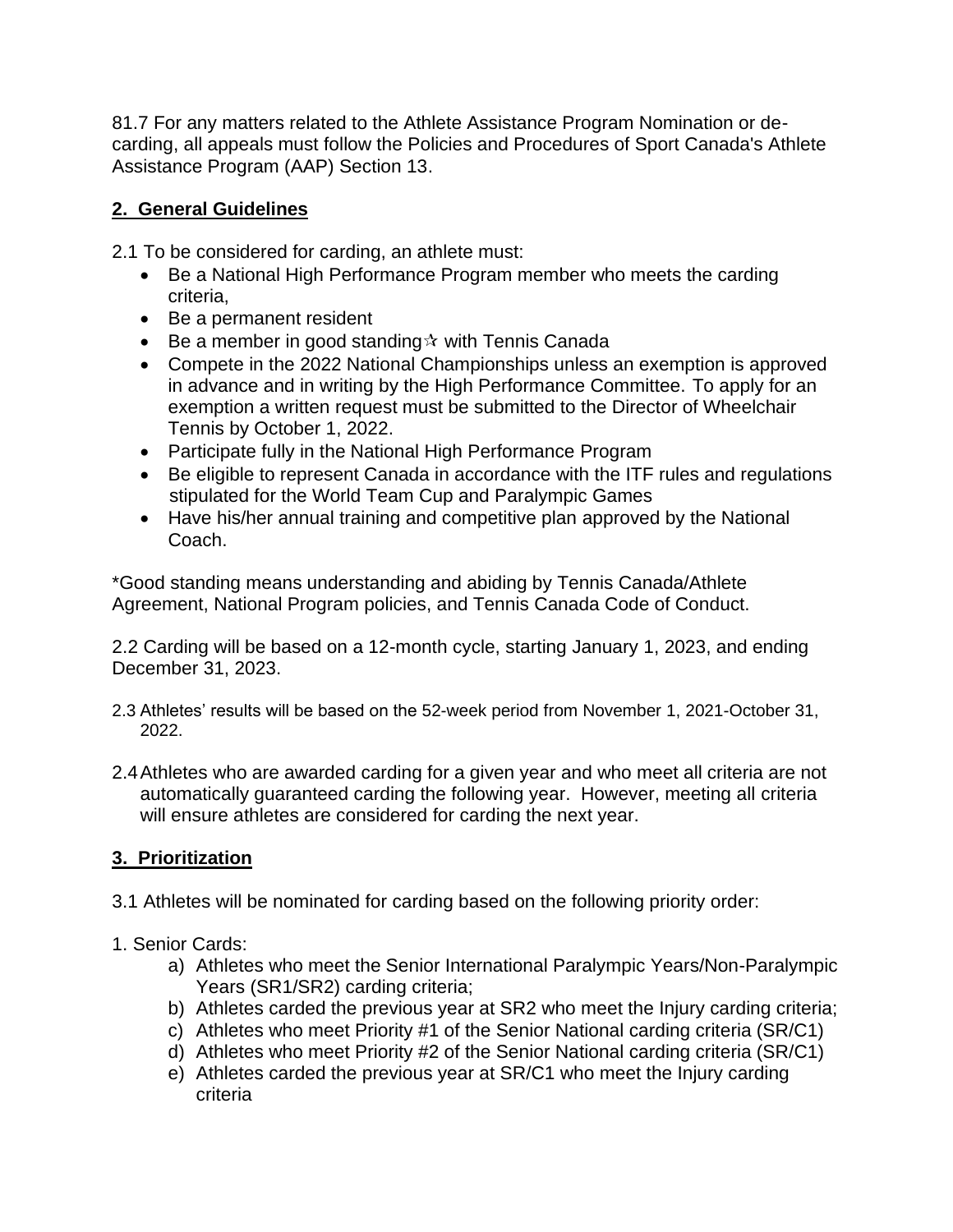- f) Athletes who are in Priority #2 and who come closest to meeting their performance standard as per the criteria outlined below
- 2. Development Cards
	- a) Senior Team Athletes who meet the Development carding criteria for men, women, quad divisions;
	- b) Senior Team Athletes carded the previous year at Development who meet the Injury carding criteria for men, women, quad divisions;
	- c) Senior Team Athletes who come closest to meeting their Development card performance indicator as per the criteria outlined below;
	- d) Senior Team Athletes who meet the Junior Transition card criteria;
	- e) Senior Team Athletes carded the previous year at the Junior Transition card level who meet the Injury carding criteria;
	- f) Junior Team Athletes who meet the carding criteria for junior boys or girls.
	- g) Junior Team Athletes carded the previous year who meet the injury carding criteria for junior boys or girls.

Note: Should a Junior Team Athlete or a Junior Transition Athlete meet the carding criteria for the Senior men's, women's, or quad divisions then he/she would be eligible for consideration for carding at that level.

3.2 Prioritization: Co-efficient Tie-Break Calculation Prioritization within each carding level (i.e., a), b), c), etc. above)

In each lettered prioritization carding level above, if there are fewer cards than athletes meeting the respective carding criteria, the following process will be used to prioritize the eligible athletes:

3.2.1. If all remaining athletes are within the same playing division (i.e.-men, women, quad) then priority will be given to the athletes with the highest ITF singles ranking as of October 31, 2022.

3.2.2. If all remaining athletes are in different playing divisions (i.e.-men, women, quad, junior) then the top ITF singles ranked athlete from each playing division will be extracted and grouped with the top ITF singles ranked athlete of the other playing division. Once grouped the following tie-break procedure will be followed:

Athlete with the lowest % difference between his/her October 31, 2022, ITF singles ranking and their applicable AAP Performance Standard. For example, player A achieves an October 31 ITF ranking of #44. Her required ranking was #50. 44 divided by 50 = .88. Player B achieves an October 31 ITF ranking of #24. His required ranking was #30. 24 divided by 30 =.8. Player B has the lowest percentage. He would be carded.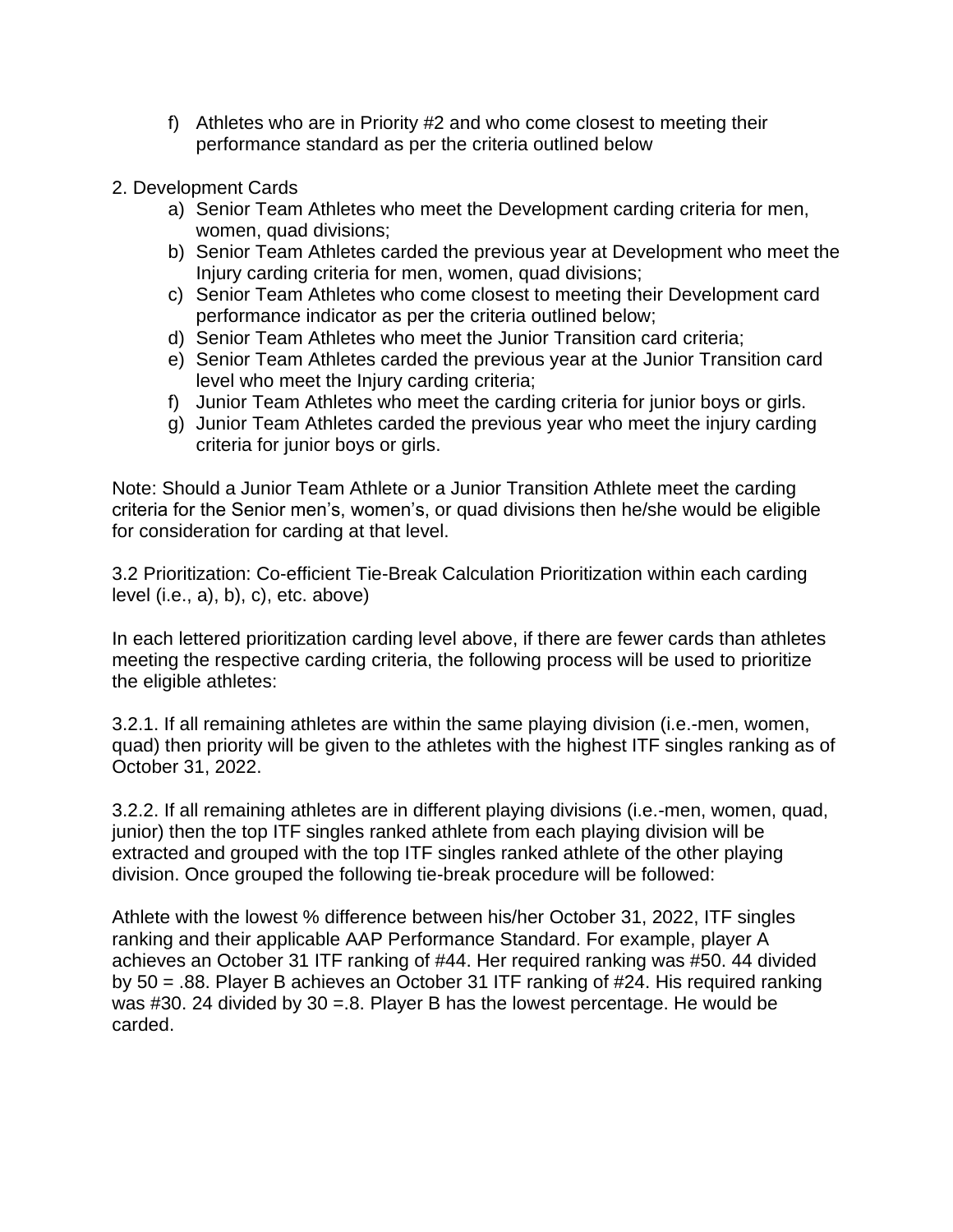3.2.3. Once an athlete with the lowest coefficient as per above has been determined then all extracted athletes are returned to their respective playing division (i.e.-men, women, quad, junior).

The procedure outlined in 3.2.1 is repeated with the top ITF singles ranked player from each of the remaining playing divisions extracted and group. If after repeating the process there only remain athletes from the same playing division (i.e.-men, women, quad, junior) then the athletes will be ordered in priority based on the highest ITF singles ranking as of October 31, 2022.

3.2.4 In the event that the procedure outlined in 3.2 yields more than one player with the same coefficient then the funding will be divided equally among these players.

## **4. Senior Carding Criteria**

### 4.1 Senior International Paralympic Years Carding Criteria (SR1/SR2 Cards):

In Paralympic Games years, athletes who achieve the following performance at the Paralympic Games will be eligible for nomination:

• Top 8 & Top  $\frac{1}{2}$  in a Paralympic event with a maximum of 3 entries per country

In Non-Paralympic years, athletes in the men's, women's and quad divisions who achieve the following performance at the ITF World team Cup will be eligible for nomination:

• Top 8 & Top ½ in the team event with a maximum of 3 entries per country. To be eligible an athlete must have competed in at least one live match during the World Team Cup. This section is not applicable to junior World Team Cup teams.

Athletes who do not meet the first year SR or D performance indicators are ineligible for carding consideration based on WTC results.

Athletes who qualify for carding under the Senior International criteria are eligible for two years of AAP support, with the card for the first year referred to as a SR1 Card and the card for the second year referred to as a SR2 Card. The second year is subject to the athlete being re-nominated by Tennis Canada, a training and competitive program approved by Tennis Canada and Sport Canada, signing an Athlete/Tennis Canada agreement, and completing the AAP application form for the year in question.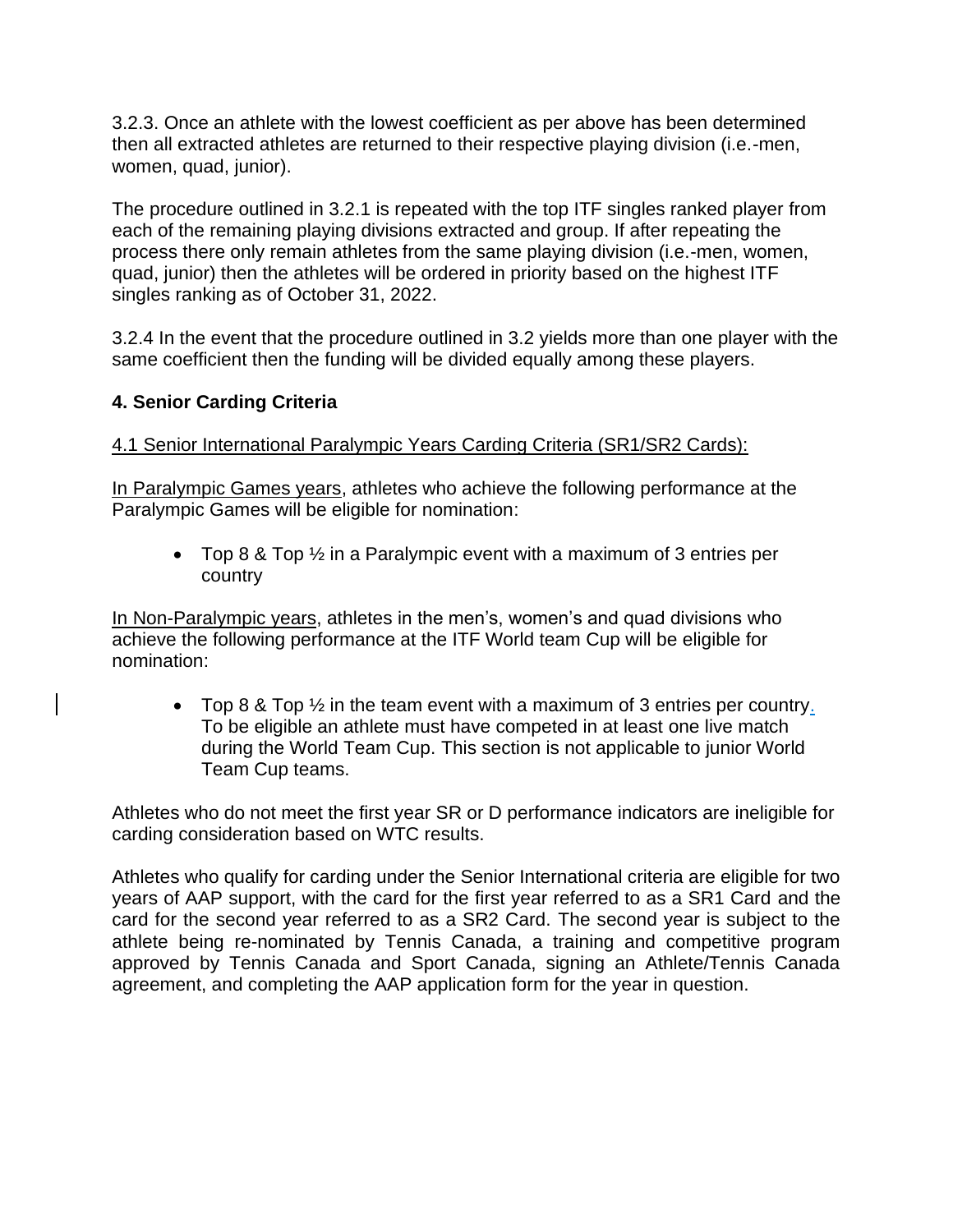## **4.2 Senior National Carding Criteria (SR/C1)**

Athletes who meet the following minimum standards will be considered for nomination under the following restriction:

#### Priority #1:

Athletes with a Top 16 (men), or Top 12 (women), or Top 8 (quad) ITF singles ranking as of October 31, 2022, or for 20 weeks throughout the 52-week period of November 1, 2021, to October 31, 2022. The weeks do not have to be consecutive.

Priority #2: Meet the progressions outlined in the chart below:

| <b>Senior National Minimum Standards</b>                                                                    |
|-------------------------------------------------------------------------------------------------------------|
| Injury cards, and Paralympic upgrade from a D card or from no                                               |
| carding, are not included in the calculation of number of years                                             |
| carded.                                                                                                     |
| Men's Division                                                                                              |
| Entering 1 <sup>st</sup> year carded at Senior levels (SR1, SR2, SR or C1): ITF                             |
| Top 80 singles or better                                                                                    |
| Entering 2 <sup>nd</sup> & 3 <sup>rd</sup> years: ITF Top 65 singles                                        |
| Entering 4 <sup>th</sup> & 5 <sup>th</sup> years: ITF Top 55 singles                                        |
| Entering 6th & 7th years: ITF Top 45 singles                                                                |
| Entering 8th & 9th years: ITF Top 35 singles                                                                |
| Entering $10^{th}$ & $11^{th}$ and $12^{th}$ year years: ITF Top 25                                         |
| 13 <sup>th</sup> year and more: ITF top 24 singles, plus showing progression                                |
| toward meeting SR priority 1 and essential to the performance of the                                        |
| World Team Cup (WTC).                                                                                       |
| <b>Women's Division</b>                                                                                     |
| Entering 1 <sup>st</sup> year carded at Senior levels (SR1, SR2, SR or C1): ITF<br>Top 40 singles or better |
| Entering 2 <sup>nd</sup> & 3 <sup>rd</sup> years: ITF Top 35 singles                                        |
| Entering 4 <sup>th</sup> & 5 <sup>th</sup> years: ITF Top 30 singles                                        |
| Entering 6th & 7th years: ITF Top 25 singles                                                                |
| Entering 8th & 9th years: ITF Top 20                                                                        |
| Entering 10 <sup>th</sup> & 11 <sup>th</sup> years: ITF Top 15                                              |
| 12th year and more: ITF top 14 singles, plus showing progression                                            |
| toward meeting SR priority 1 and essential to the performance of the                                        |
| <b>WTC</b>                                                                                                  |
| <b>Quad Division</b>                                                                                        |
| Entering1 <sup>st</sup> year carded at Senior levels (SR1, SR2, SR or C1): ITF                              |
| Top 25 singles or better)                                                                                   |
| Entering 2 <sup>nd</sup> & 3 <sup>rd</sup> years: ITF Top 22                                                |
| Entering 4 <sup>th</sup> & 5 <sup>th</sup> years: ITF Top 20                                                |
| Entering 6th & 7th years: ITF Top 18                                                                        |
| Entering 8th & 9th years: ITF Top 15                                                                        |
|                                                                                                             |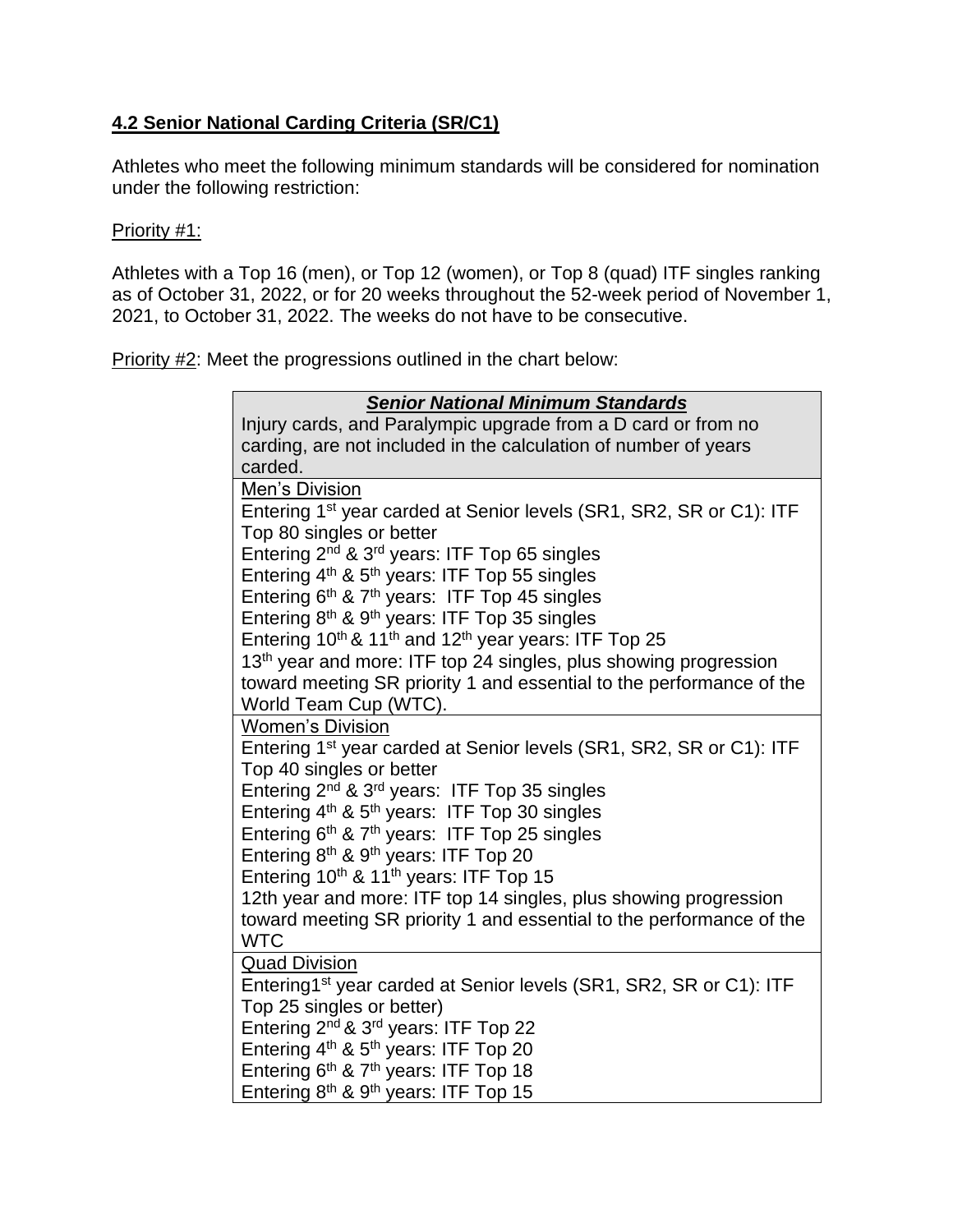Entering 10<sup>th</sup> & 11<sup>th</sup> years: ITF Top 12 Entering 11<sup>th</sup> year: ITF Top 12 12th year and more: ITF top 9 singles, plus showing progression toward meeting SR priority 1 and essential to the performance of the WTC

The ITF singles rankings must be achieved as of October 31, 2022, or for any 20 weeks throughout the 52-week period of November 1, 2021, to October 31, 2022. The weeks do not need to be consecutive.

Injury cards and Paralympic upgrade cards\* are not included in the calculation of entering years carded.

Example: John Smith, an athlete in the Men's division, has been carded as follows: Year 1 - C1, Year 2 – SR1, Year 3 – SR2, Year 4 – SR injury, Year 5 - SR. As the SR Injury card doesn't count, John Smith is entering his  $5<sup>th</sup>$  year of carding. To be eligible for a  $5<sup>th</sup>$  year of carding, he must place in the top 55 or better in singles on the ITF ranking at least 20 weeks during the 52-week period of November 1, 2021, to October 31, 2022 year or on the October 31, 2022 ranking or meet the Senior international or the Senior priority 1 criteria.

#### Priority #3:

Any remaining SR or C1 cards will first be guaranteed to Senior Team Athletes who came the "closest" to meeting their published AAP Performance Standard.

For eligible Senior card athletes who did not meet their published AAP Performance Standard, the carding order will be determined by the athlete with smallest % difference between the official October 31, 2022, ITF ranking and their applicable AAP Performance Standard (to within a maximum differentiation of +2.0).

For example, if 1 SR card is available for distribution. Player A achieves an October 31, 2022, ITF ranking of #36. Her required AAP Performance Standard was #35. The difference is 36/35 = (1.02%). Player B achieves an October 31, 2022, ITF ranking of #21. Her required AAP Performance Standard was #15. The difference is 21/15 = (1.4%). Player C achieved a year an October 31, 2022, ITF ranking of #47. His required AAP Performance Standard was #45. The difference is 47/45 = (1.04%). Player A would be recommended for carding with the lowest % difference.

#### **\*Paralympic Upgrade Cards**

Athletes who have a D card and are upgraded to a SR card during a Paralympic year do not have this SR card counted in their number of years. The D card is included in the number of years of D carding.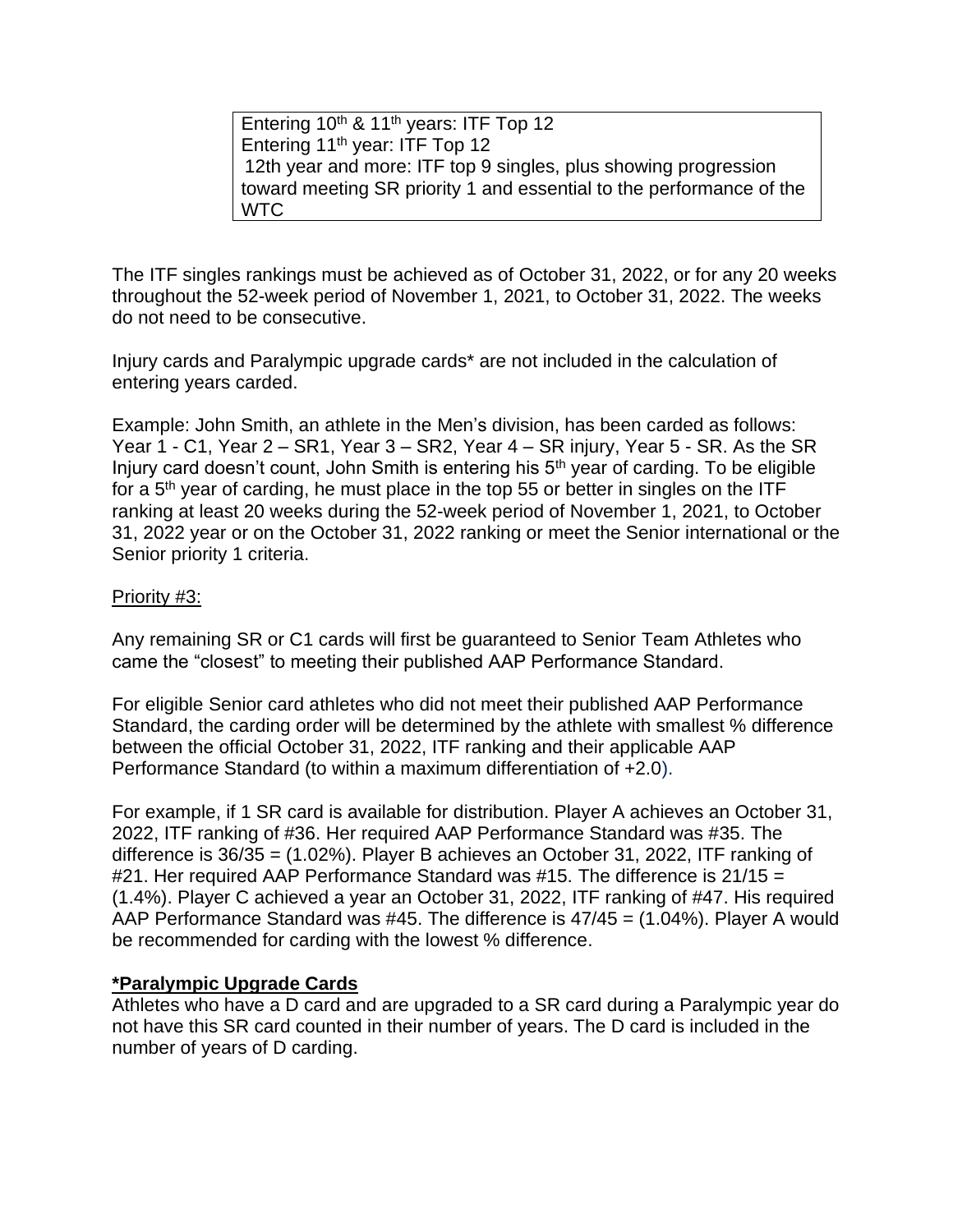Athletes not carded on a Paralympic year and selected to the Canadian Paralympic Team may be eligible for a 4-month Paralympic card. This Paralympic card will not count toward the number of years carded at the Senior or Development levels.

#### **5. Development Carding Criteria (D)**

National High Performance Program athletes, who meet the following criteria, may be considered for Development (D) card status if Development (D) cards are available.

A Development Card cannot be allocated to an athlete previously carded at the Senior Card level (C1, SR, SR1, SR2) for more than two years. An exception may be made, for an athlete carded at the Senior Card level for more than two years while still competing as a Junior athlete.

Athletes who have been previously carded at the C1, SR levels for 2 years or less and fail to re-qualify for Senior card status, may be eligible for a Development Card on a one time only basis, subject to D card eligibility requirements.

Injury cards and Paralympic upgrade cards are not included in the calculation of number of years carded at the Development levels. Partial D cards follow the same policy as outlined in the Senior card section.

The carding level for athletes who qualify for both a Development Card and a first year Senior Card (C1) will be determined by the High Performance Committee in consultation with the athlete.

| <b>Development Card Minimum Standards</b>                    |
|--------------------------------------------------------------|
| Injury cards are not included in the calculation of          |
| number of years carded                                       |
| Men                                                          |
| Entering 1 <sup>st</sup> year carded at D level: ITF Top 150 |
| singles or better                                            |
| Entering 2 <sup>nd</sup> year carded: ITF Top 125 singles    |
| Entering 3rd year carded ITF Top 100 singles                 |
| Entering 4 <sup>th</sup> year carded: ITF Top 80 singles     |
| Women                                                        |
| Entering 1 <sup>st</sup> year carded: ITF Top 75 singles     |
| Entering 2nd year carded: ITF Top 65 singles                 |
| Entering 3 <sup>rd</sup> year carded: ITF Top 50 singles     |
| Entering 4 <sup>th</sup> year carded ITF Top 40 singles      |
| Quad                                                         |
| Entering 1 <sup>st</sup> year carded: ITF Top 50 singles     |
| Entering 2 <sup>nd</sup> year carded: ITF Top 40 singles     |
| Entering 3rd year carded: ITF Top 30 singles                 |
| Entering 4 <sup>th</sup> year carded: ITF Top 25 singles     |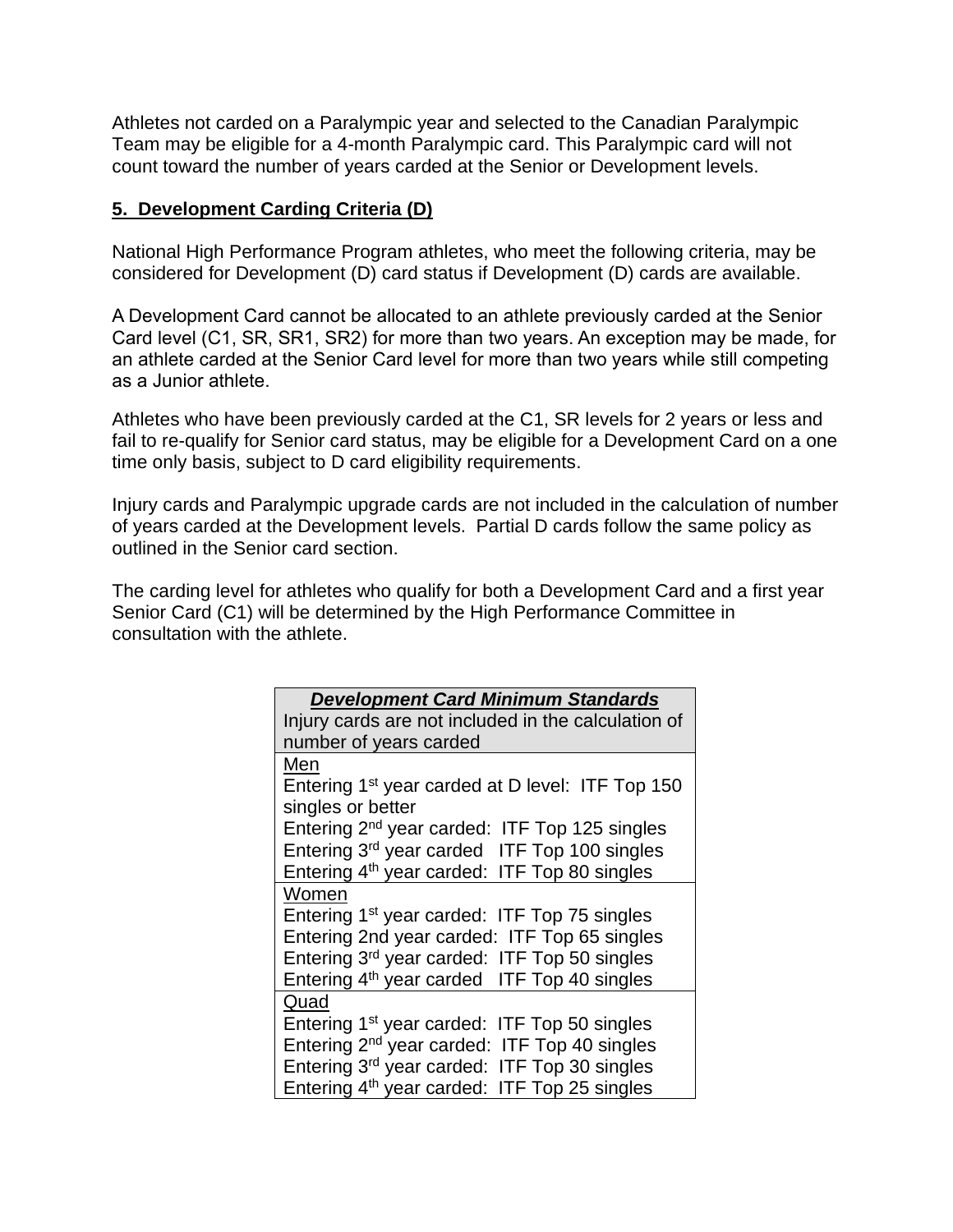Junior Transition

For athletes transitioning from the Junior division to the Men's, Women's, or Quad divisions. A Junior Team athlete moving to Senior National Team status must meet the Junior Transition performance indicator in the transition year.

Men:

Entering 1st year carded: ITF Top 225

Women:

Entering 1st year carded: ITF Top 90

Quad:

Entering 1st year carded: ITF Top 60

| Junior Boys:                                             |
|----------------------------------------------------------|
| Entering 1 <sup>st</sup> year carded: ITF Top 40 singles |
| (junior)                                                 |
| Entering 2 <sup>nd</sup> year carded: ITF Top 30 singles |
| (junior)                                                 |
| Entering 3rd year carded: ITF Top 20 singles             |
| (junior)                                                 |
| <b>Junior Girls</b>                                      |
| Entering 1 <sup>st</sup> year carded: ITF Top 25 singles |
| (junior)                                                 |
| Entering 2 <sup>nd</sup> year carded: ITF Top 15 singles |
| (junior)                                                 |
| Entering 3 <sup>rd</sup> year carded: ITF Top 10 singles |
| (junior)                                                 |
|                                                          |

The ITF singles rankings must be achieved as of October 31, 2022, or for any 20 weeks throughout the 52-week period of November 1, 2021-October 31, 2022. The weeks do not need to be consecutive.

Any remaining D cards will first be guaranteed to Senior Team Athletes who came the "closest" to meeting their published AAP Performance Standard.

For eligible D card athletes who did not meet their published AAP Performance Standard, the carding order will be determined by the athlete with smallest % difference between the official October 31, 2022, ITF ranking and their applicable AAP Performance Standard (to within a maximum differentiation of +2.0).

For example, if 1 D card is available for distribution. Player A achieves an October 31, 2022, ITF ranking of #70. Her required AAP Performance Standard was #65. The